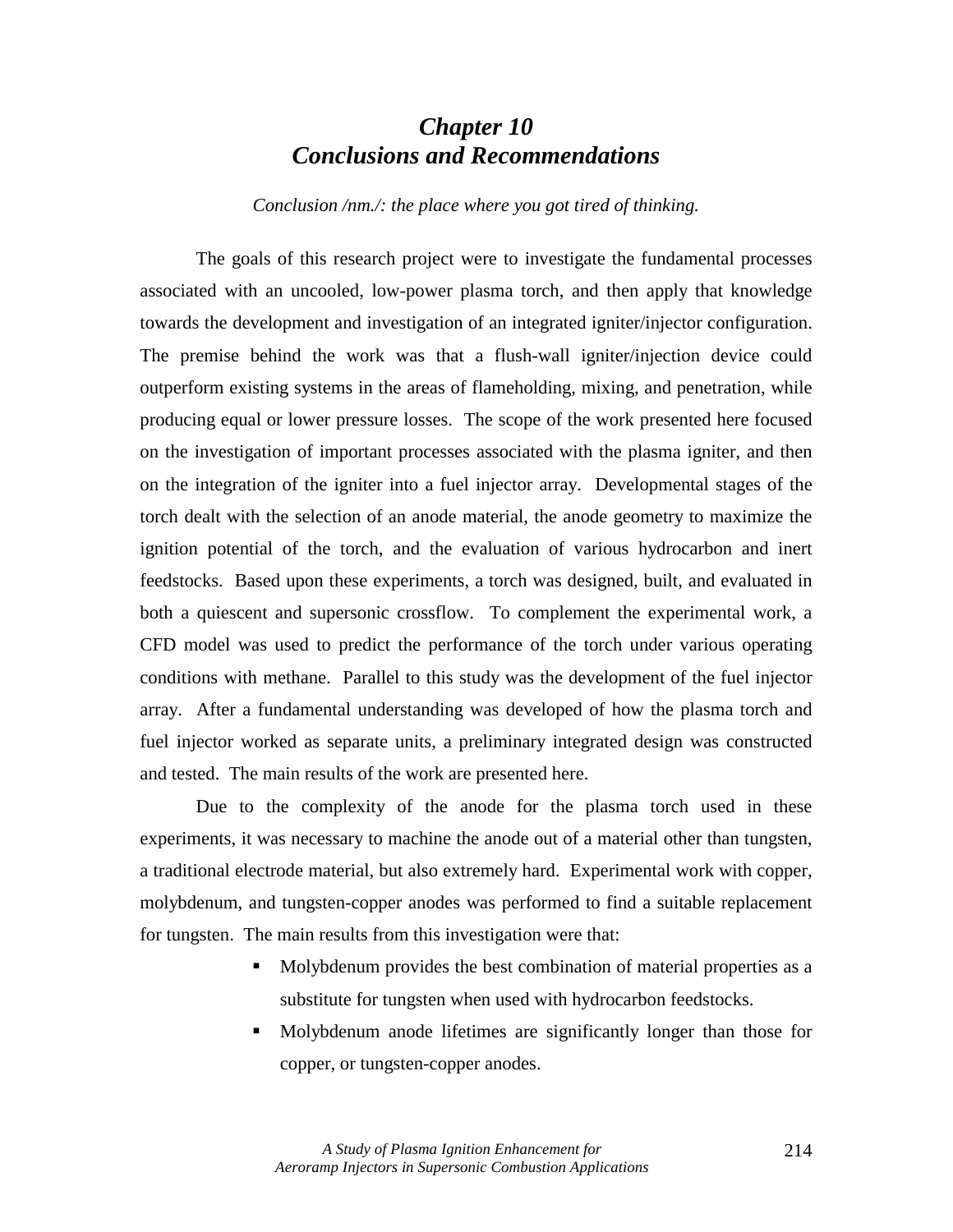- ! When using air or nitrogen feedstocks, the plasma produced was highly erosive to molybdenum, and was found not to be as erosive to copper.
- The results from an analytical model of the arc diameter at the anode attachment point agree quite closely with those of the experiments.

Geometric studies of the plasma torch anode focused on geometric aspects of the anode believed to hold potential for improving the ignition capability of the torch. Three geometric features were investigated: the torch injection angle, anode constrictor length, and the addition of various types of diverging nozzles at the end of the constrictor. New discoveries include:

.

- ! Angled injection was observed to both decrease the penetration height of thermal energy, measured through downstream total temperature sampling, and the spectral intensity of the jet, indicating a lower concentration of excited hydrogen atoms.
- Increasing the length of the anode constrictor increased the concentration of excited hydrogen atoms within the plasma jet but also introduced stability problems due to the extended arc length.
- The addition of a diverging nozzle was hoped to increase the penetration height of radicals, but erosion in the throat disrupted the nozzle flow so that the penetration characteristics of these designs were poor.
- ! Diverging nozzles were found to introduce recombination regions in which radicals recombine, essentially providing a volume that reduces the available energy for ignition before the plasma jet can interact with the main flow.

Spectrographic evaluation of the various hydrocarbon and inert plasmas was key in understanding what types of combustion enhancing radicals were present within the plasmas. Studies of methane, ethylene, propylene, propane, air, and nitrogen were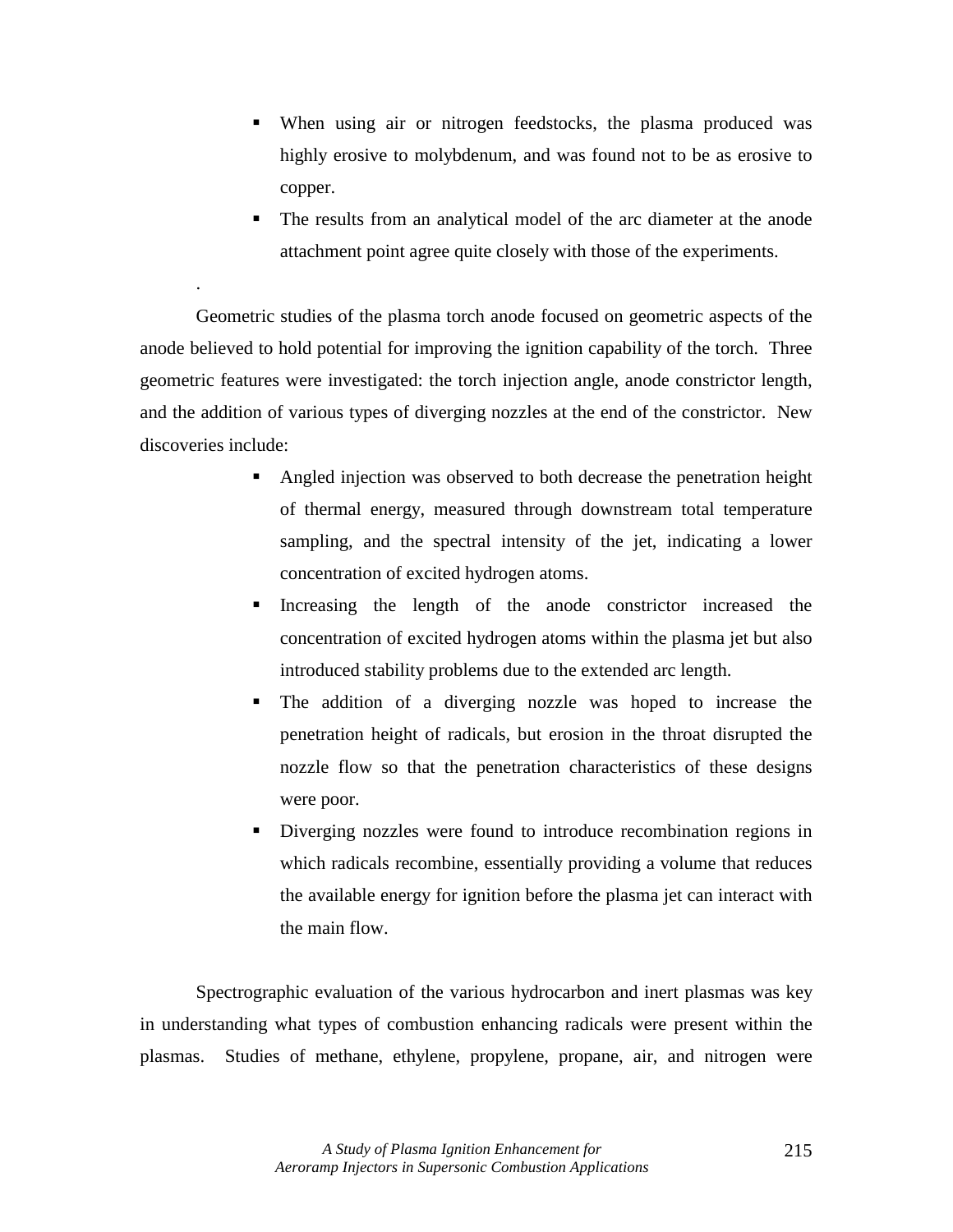performed to investigate the species contained within the plasmas produced by these feedstock gases. The spectrographic investigation of these feedstocks indicated that:

- ! Each of the hydrocarbon plasmas contained atomic hydrogen, H, a wellknown combustion enhancing radical.
- Other identified hydrocarbon plasma species included  $C_2$ , C, H<sub>2</sub>, CH,  $CN$ ,  $CH<sub>2</sub>$ , and NH.
- ! Heavier hydrocarbons exhibited increased rates of electrode erosion.
- ! Air and nitrogen plasmas contain excited atomic and diatomic air species. Of these, atomic nitrogen and oxygen were identified as the most important for combustion enhancement.

Based upon the knowledge gained in the geometric, anode material, and spectrographic studies, a standard plasma torch anode was designed. The performance of the torch was then evaluated extensively with methane and nitrogen, and to a lesser extent ethylene. These investigations identified important phenomena associated with plasma torches such as:

- ! Methane and ethylene flame plumes were produced in the cold, Mach 2.4 environment, due primarily to the removal of the anode nozzle in the geometric studies.
- ! Increases in torch power produced an increase in the bow shock angle, caused by volume addition effect through a rise in total temperature and a decrease in the molecular weight of the feedstock gas.
- ! The plasma jet was discovered to exhibit an arrowhead shape, rather than a perfect cone as previously thought.
- ! Tests with nitrogen in the Mach 2.4 crossflow produced plumes of excited NO, as predicted by the Zeldovich mechanism, and indicates the reaction of excited monatomic nitrogen with oxygen to produce NO and atomic oxygen.

A CFD model was developed in the hope of being able to predict the performance of the torch through computational means. The model incorporated a methane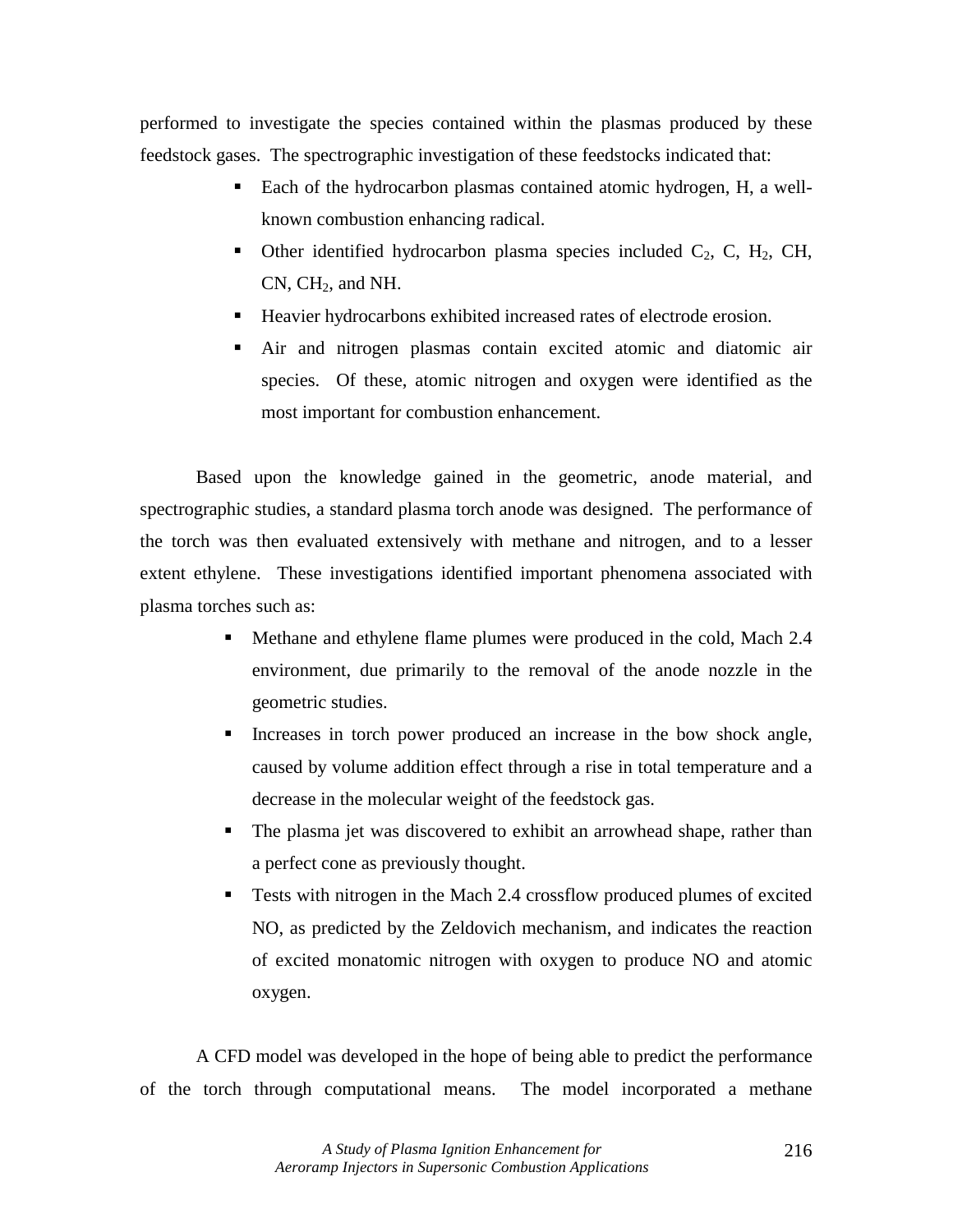combustion mechanism coded into GASP®, a time-dependent Reynolds-averaged Navier-Stokes solver. Comparison of the CFD predictions to experimental results showed that:

- ! The CFD model accurately predicted the penetration height of the thermal energy imparted by the plasma jet, but failed to correctly model the shape of the downstream plume profile.
- ! Improvements to the model were made by incorporating a new grid structure and turbulence model. These changes improved the accuracy of the model when no combustion mechanism was included. This indicates that the use of a combustion mechanism to model charged plasma might not be necessary.

Using the knowledge gained from the torch investigations, the plasma torch was integrated into an aeroramp fuel injector array. The study of the phenomena associated with this type of integrated device produced several important trends that hold immediate relevance for supersonic combustion applications.

- ! The aeroramp injector was observed to significantly increase the penetration height of the radicals produced by the torch for injector momentum flux ratios above about 1.5.
- ! Increasing the torch power produced an exponential increase in the intensity of downstream products, indicating an increase in the reaction rate between the fuel fed through the injector and the plasma produced by the torch.
- ! Even mixing of the plasma jet thermal energy between the aeroramp plumes was observed through total temperature sampling. In supersonic combustor applications, this would translate into an even burning of fuel.
- At powers above 3000 W, air was observed to produce a highly luminous flame plume attributed to the production of atomic oxygen, indicating that under high-enthalpy conditions, air may hold the best ignition potential for this design.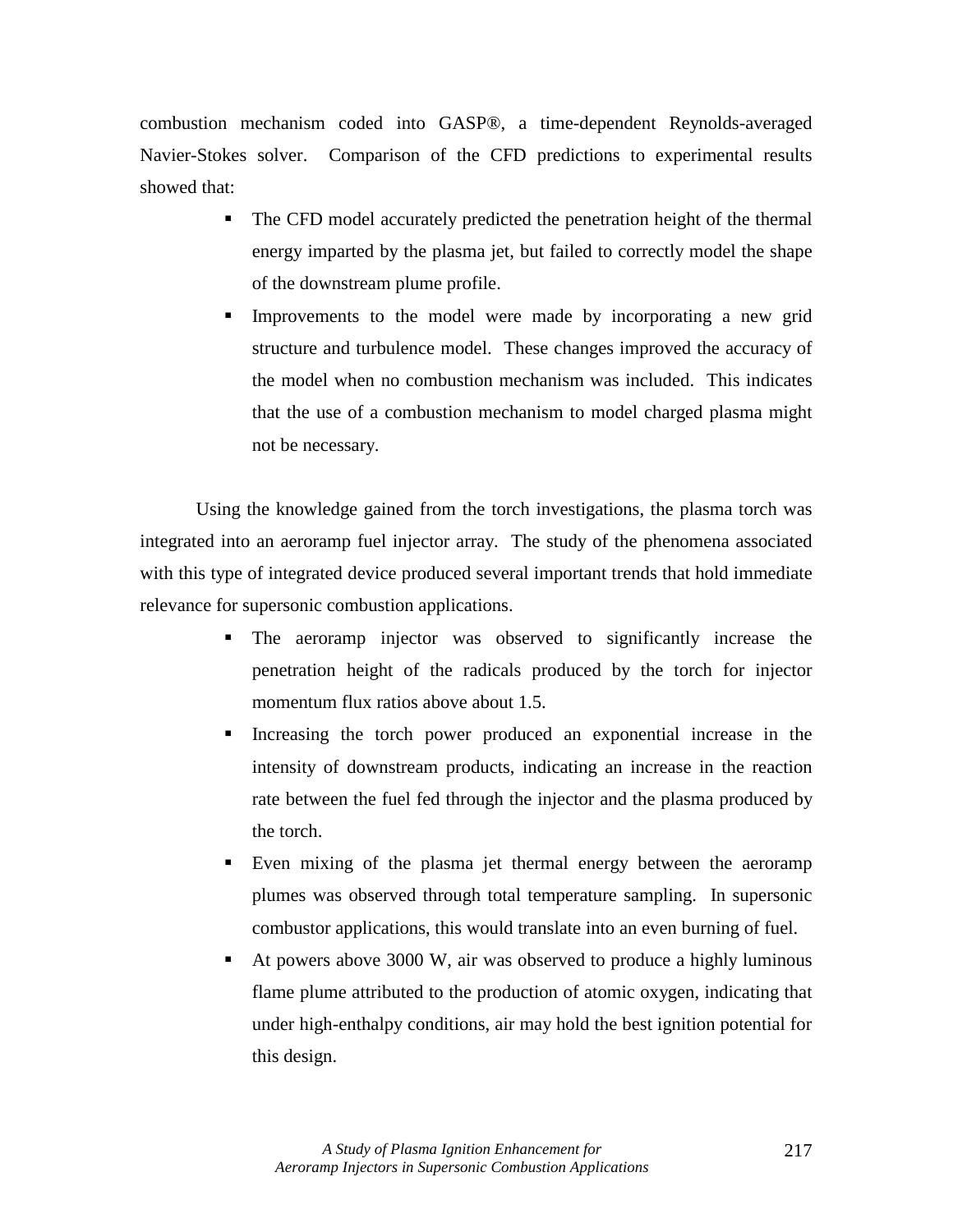The research presented here focused on increasing the knowledge base of the fundamental processes associated with a plasma torch for ignition enhancement and flameholding, the integration of the torch into a fuel injector array, and the phenomena associated with such devices. The integrated design is expected to exhibit superior performance to existing devices based upon the ability to flamehold, mixing, and penetration characteristics. The developmental process revealed key geometric and operational aspects that could be changed to improve the ignition potential of the plasma torch. The integrated design demonstrated a definite synergistic effect of the combination, resulting in a design that is greater than the sum of its parts. Experiments at Virginia Tech demonstrated that the design holds potential for use in supersonic combustion applications.

## **10.1: Recommendations**

 Based upon the knowledge gained in the research program presented here, the following recommendations are made regarding future research endeavors in this field.

- ! The use of air feedstocks in applications of this type holds great promise, and effort should be focused on the development of electrodes that are resistance to oxidation at high temperatures. This will increase the lifetime and usefulness of the torch when operating on air.
- ! Electrode particle emission may play a significant role in the field of combustion enhancement and should be investigated. These particles may be injected either through the use of a consumable cathode, or by means of seeding the flow with metal-oxide particles.
- Improvements to the presented CFD models should be explored, particularly regarding whether it is appropriate to use a combustion reaction mechanism to model a plasma jet.
- ! Geometric investigations of the plasma torch anode revealed that the ignition potential of the torch could be enhanced through geometric variations of the anode constrictor, injection angle, and nozzles. Future researchers may want to investigate changes in the constrictor shape, cathode design, or the addition of cooling to increase anode lifetime.